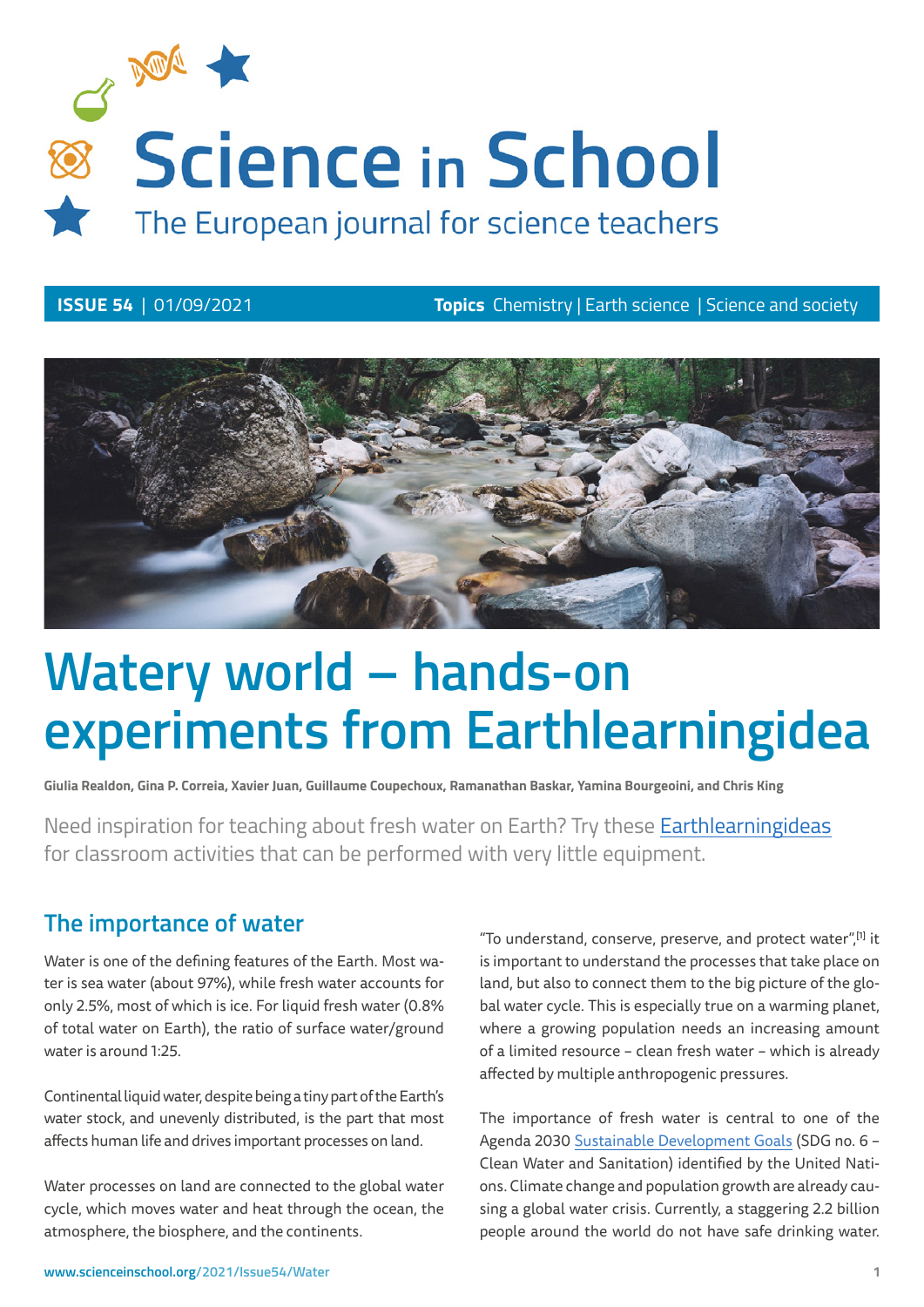By 2050, about 5 billion people (more than half of the global population) are predicted to face water stress.



All the water on Earth. Click on the image to enlarge. *Howard Perlman/USGS, Jack Cook/Woods Hole Oceanographic Institution Adam Nieman, Igor Shiklamonov, public domain*

For all these reasons, in 2021, the Earth Science Week is focused on the theme of water, particularly its importance for living beings.

In this article, we present two practical activities that address water processes chosen from Earthlearningidea, a web collection of geoscience teaching activities. These activities address diverse topics present in school curricula based on the cognitive acceleration through science education (CASE) strategy, a recognized effective, constructivist approach to science teaching.<sup>[2]</sup> These activities are suitable for both primary and secondary schools.

All you need to celebrate Earth Science Week 2021 is your students. With a few materials, your skills, and your students' interest, understanding and success are assured!

# **Activity 1 – From rain to spring: water from the ground**

This activity shows how rain becomes groundwater that flows through the ground and then comes out in springs. From this model, you can visualize a hidden part of the water cycle usually misunderstood by students.<sup>[3,4]</sup> Groundwater pollution by toxic waste, in relation to the water supply for human uses, is also addressed.

The activity is suitable for students aged 10–18 and requires less than one hour, including setting up.



## **Safety notes**

Once the equipment is ready, there are no relevant safety issues, although students should be instructed not to drink the water. If you use ink, students can wear disposable gloves to avoid staining their hands.





Spring model *[Earthlearningidea](https://www.earthlearningidea.com)*

#### **Materials**

- **●** a rectangular transparent plastic container (about 30 cm × 40 cm)
- **●** a plastic tray to catch overflow
- washed sand to fill the container
- **●** two plastic coffee cups with the bases cut out
- **●** a wooden block to raise one end of the container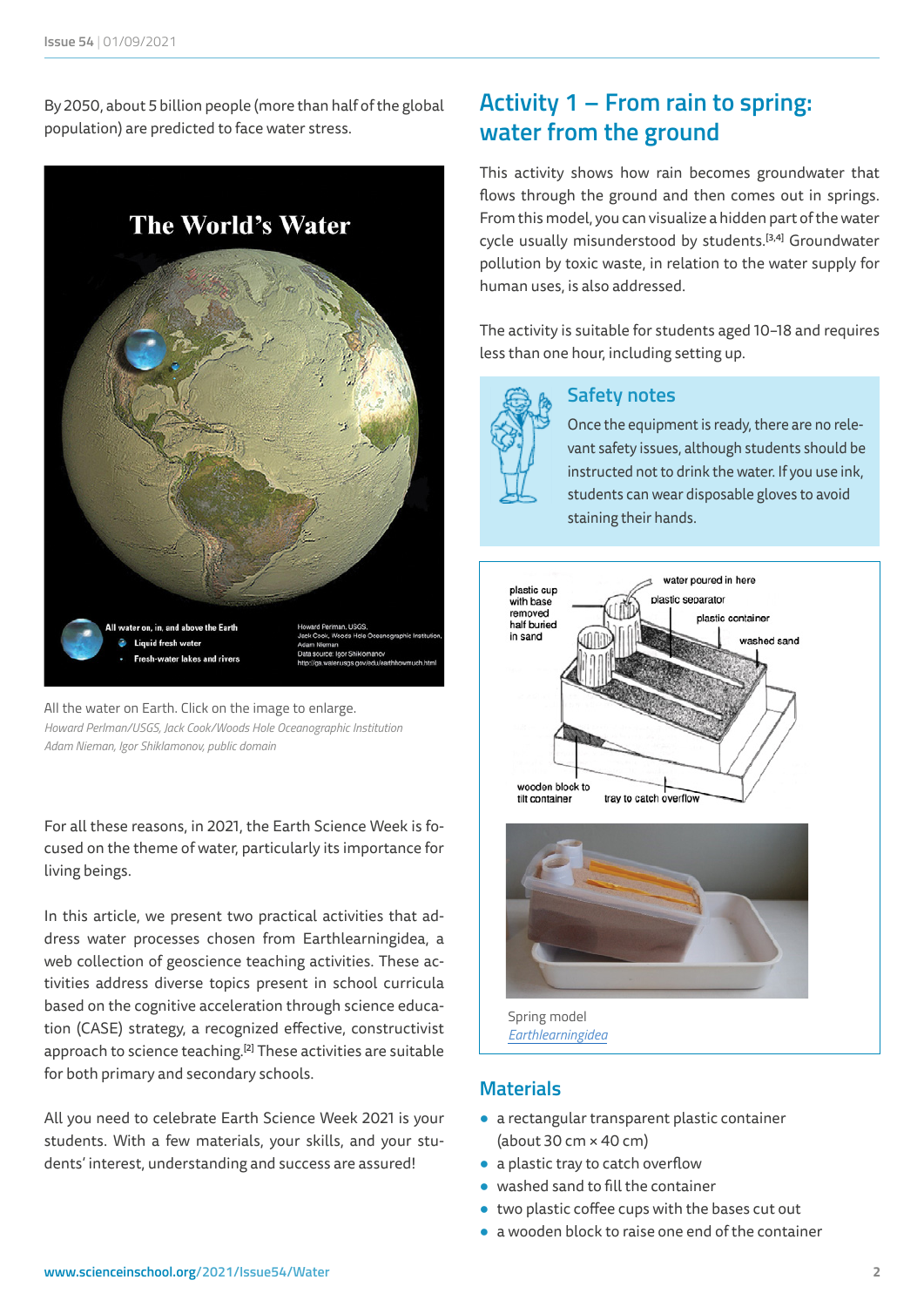- **●** two plastic separators cut from any plastic sheet
- **●** water in a separate container; enough to overfill the sand container
- **●** a spoon to excavate a 'well' or to bury 'waste'
- **●** model 'waste' made of paper (e.g., toilet paper) dipped in ink or food colouring

#### **Procedure**

- 1. Fill the container with sand and position the separators and cups as shown in the pictures.
- 2. Using the spoon, bury the waste at different depths (one near the surface, one at intermediate depth, and the other near the bottom) in the three lateral sectors of the container.
- 3. Raise the side of the container with the cups using the block (or side of the tray) and begin pouring water into the cups. Through the sides of the plastic container, you will soon see that the sand becomes wet, and the water flows 'downhill'.
- 4. Ask the pupils where the water is likely to come to the surface, as you continue to 'top up' the cups with water. Water will appear near the cups or at the lower end of the container – in each case, water emerges from the sand as a 'spring'.
- 5. Ask the pupils if they wanted to get water out of the 'ground' before it reached the 'spring', what they could do. The answer would be to dig or drill a well somewhere above the spring and pump out water. Ask a student to dig a hole with a spoon – the hole will soon fill with water.
- 6. Ask the students from which depth the waste is likely to appear first, polluting the spring. Depending on how

the model is set up, the waste can appear first from any of the three locations. The key point is that, no matter how deeply the waste is buried, it will always reach the surface, causing pollution, unless it is buried in leakproof containers or impermeable rocks.

#### **Discussion**

Groundwater is of paramount importance for providing clean fresh water for human use. However, one of the less understood parts of the water cycle involves the location and movement of underground water, as shown by research.<sup>[5]</sup> For example, a common misconception is the existence of underground 'lakes' instead of water being retained in the pore spaces of aquifers.

To address the issue of groundwater being a key water source for human consumption, you can ask the students to research aquifers and water supplies in their region, and then ask them to explain similarities and differences between the model and real aquifers.

#### You can also stimulate the discussion by asking:

- **●** Which is, in general, less polluted (by chemicals and/or microbes): surface or underground water? Why?
- **●** What is the fate of waste and other chemicals (pesticides, fertilizers) dispersed in the ground?
- **●** What is the best way to dispose of waste and toxic chemicals?
- **●** Encourage them to research chemical accidents involving the dispersal of waste/toxic chemicals into the ground.



Spring in the Carnic Alps, northeast Italy *Image courtesy of Giulia Realdon*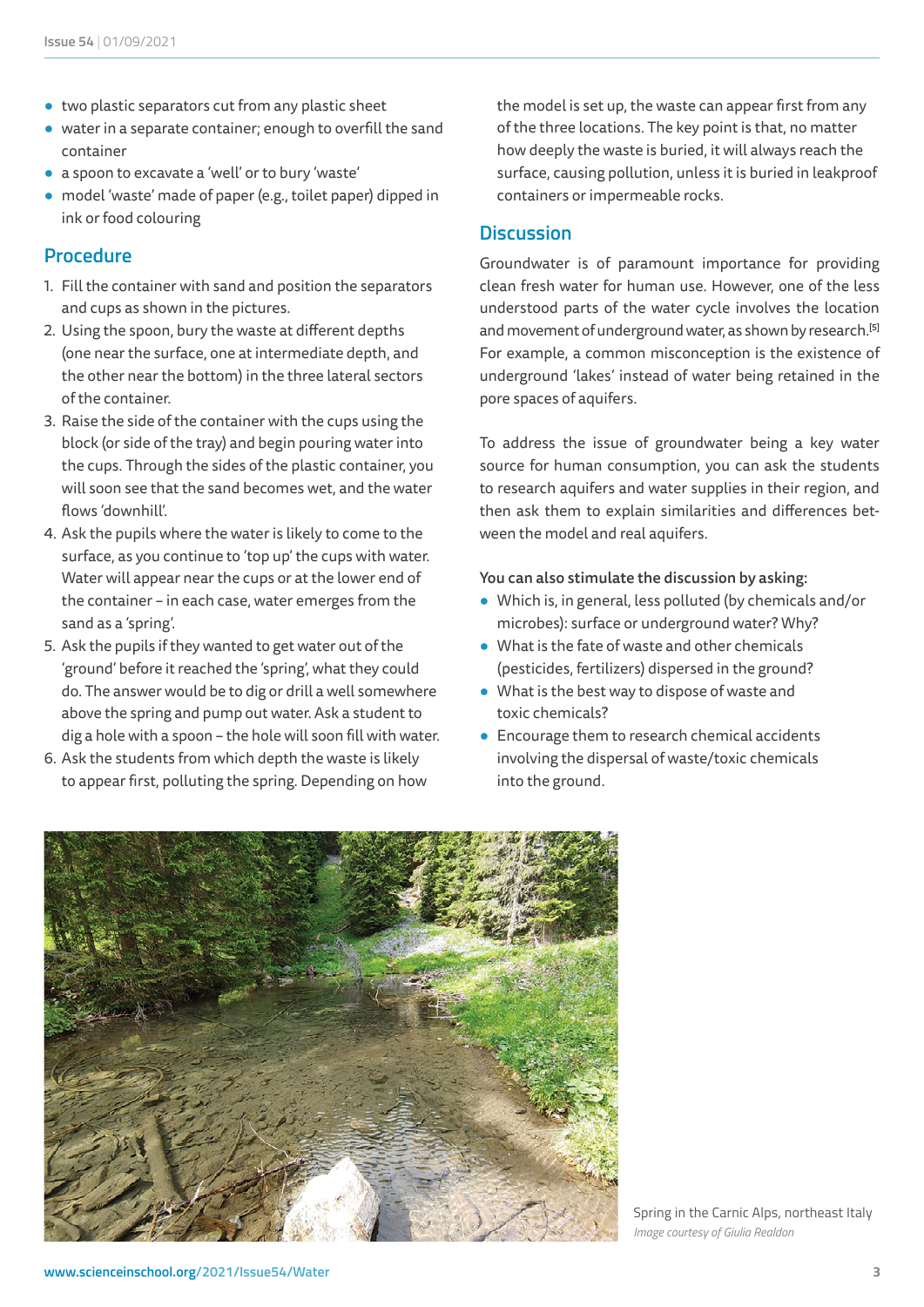# **Activity 2 – The watery world of underground chemistry**

If you want to explore the chemical processes of underground water, this activity gives the opportunity to reflect on the many processes that affect hidden water. Despite its technical simplicity, this activity can elicit a lot of reasoning, meaningful links with real-world processes, and a stimulating perspective on the interconnections between different Earth systems.

The activity is suitable for students aged 10–18 and requires less than one hour.



#### **Safety notes**

When using the pH indicator, wear eye protection; pH indicator is flammable; do not swallow

#### **Materials**

- **●** tap water or rainwater (ca. 1 litre)
- **●** universal pH indicator solution
- **●** pH colour scale (printed)
- **●** eye protection
- **●** drinking glass
- **●** a drinking straw
- **●** a bottle of non-carbonated spring water



pH colour scale *Tara Gross/USGS, public domain*

#### **Procedure**

This activity works best outdoors but can be run in the classroom. Firstly, introduce pupils to the pH scale and how pH can be measured using universal indicator, providing examples.

#### Then explore the journey of water in four steps:

- 1. **Tap water/rainwater:** ask the students which colour/pH they expect to see in these liquids, then test them with the pH indicator.
- 2. **Soil water:** pour water onto the ground. Ask what will happen to water in the soil, reminding students that the soil contains decaying vegetation (producing acids) and animals that are respiring (producing  $CO<sub>2</sub>$ ). Ask how one can mimic the effect of respiring animals on water. Have students blow for 30–60 seconds into a glass of tap/ rainwater + pH indicator using a straw (the colour will change) and ask for their comments. Ask what then will happen to the acidic water in the soil (plant transpiration, evaporation, infiltration into the rocks below).
- 3. **Groundwater:** ask how acidic water is likely to affect the rocks (chemical reactions, e.g., with carbonate rocks), then ask what will happen to this water over time (downhill flow). Ask whether this water will come out of the ground; students will probably mention springs.
- 4. **Springwater:** Following these discussions, ask what colour they would expect pH indicator to turn in spring water. Get out the bottle of spring water, open it, pour some into the glass, and test it with the indicator.

#### **Discussion**

To summarize the activity, ask which of the Earth's spheres have been mentioned in the discussion; many students will realise that the atmosphere (rainwater, origin of tap water), hydrosphere (trickling into the soil, soil water, groundwater, springs), lithosphere (soil and rock), and biosphere (animals and plants in the soil) have all been discussed. Highlight the multiple interconnections among the Earth's spheres that make our planet a complex system, upon which humanity depends and plays an increasingly significant role.



soil profile *USDA, public domain*